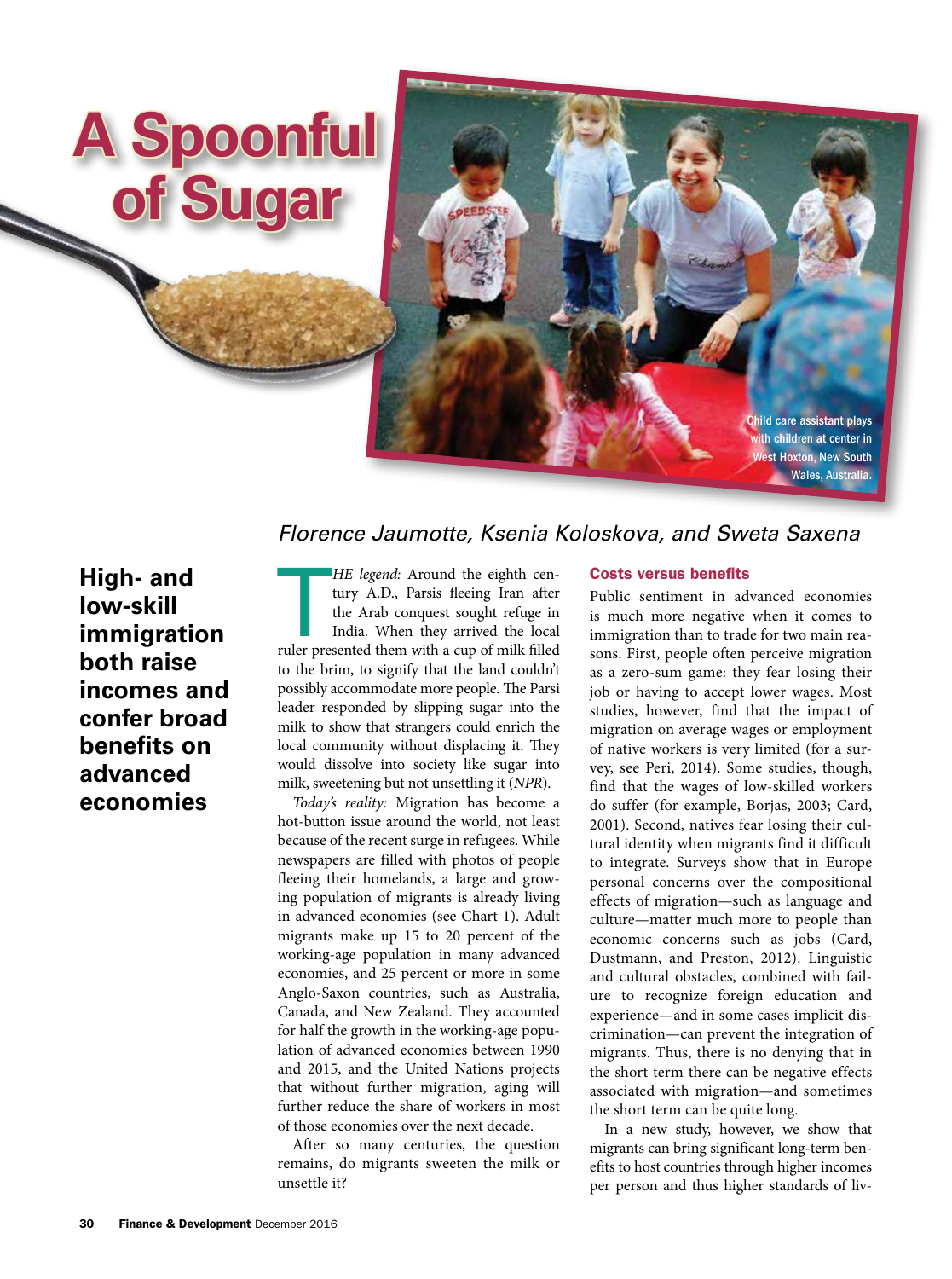

ing. Hence, it may be worth shouldering the short-term costs of helping migrants integrate into the labor market and society.

The standard argument in favor of immigration is an increase in the share of working-age people in the total population, because migrants tend to be relatively younger than natives, especially in host countries where the population is aging. Therefore, there is more income to be shared among the population, including through taxes and redistribution policies. This is one channel through which migration increases income per person, but it is not the most powerful one.

The second channel is migrants' impact on output per worker, or what we call labor productivity, which is affected by immigration in various ways.

• First, immigration can lower labor productivity, at least initially, as the entry of new labor reduces the available physical capital per worker. The evidence, however, suggests that over time the stock of capital adjusts to the expanded labor force through more investment.

• Second, there is a perception that migrants are on average less educated than natives, which could also lower labor productivity. In fact, migrants are increasingly high and medium skilled, and in many countries, the share of high-skilled workers is higher among migrants than among natives.

• Finally, studies have shown that both high- and lowskilled migrants can have positive effects on aggregate productivity through various channels. For instance, *high-skilled migrants* increase innovation and boost the productivity of high-skilled native workers. But *lowerskilled migrants* can also increase the overall efficiency of the economy. They can do so by taking on jobs for which natives are in short supply, for instance in agriculture and nursing (complementarity of skills). Their presence can also encourage natives to add to their own education and take jobs that require more complex skills (upskilling), especially those involving language and communication, where they have a comparative advantage (for example, D'Amuri and Peri, 2014). A good example of complementarity is the "nanny" effect: when low-skilled migrants increase the availability of household and child care services, they enable native women, especially those with

#### Chart 1

#### Big share

## Migrants make up a significant proportion of most advanced economies' populations.



higher skills, to participate more fully in the labor market (for example, Cortés and Tessada, 2011).

The question, though, is whether these effects are large enough to have a noticeable impact on the total productivity of the economy. Two broad cross-country studies have found that immigration has a large effect on income per capita and productivity (Ortega and Peri, 2014; Alesina, Harnoss, and Rapoport, 2016). We looked at the same question, focusing exclusively on advanced economies, where the number of migrants has been large relative to the native population and immigration is controversial. We found some key long-term effects of immigration on host advanced economies:

• In the long run, migrants help raise per capita income levels significantly, mostly through increased labor productivity.

• In addition to the benefits associated with highly educated migrants' productivity, there are similar benefits from low-skill migration, albeit via different channels.

• The gains from immigration are broadly shared across the population.

### New evidence

To arrive at these conclusions, we use a new database that provides the number of migrants by origin and education level for 18 advanced economies at five-year intervals during 1980–2010. Econometric techniques allow us to examine the impact of the stock of migrants (overall and by education) on GDP per capita and labor productivity, controlling for other determinants of host countries' income levels, such as the level of technology, the education and age structure of the population, trade openness, and country and time fixed effects (a proxy for country- and time-specific determinants of income per person).

Studying the impact of immigration at the macro level presents challenges. It is difficult to disentangle immigration's direct effect on income per capita from possible reverse influences of income per capita on immigration—for instance, the fact that high incomes in advanced economies attract migrants or that high-income countries may control immigration flows more tightly. To address this issue, we construct a proxy for migration (an "instrumental variable," in econometric jargon) based solely on factors independent of host economies' income level. These include "push" factors from the source economies—for example, poor economic and political conditions—and costs of migration as determined by geographic and cultural distance between host and source countries.

Using this approach, we find that migrants do significantly increase income per capita in advanced economies, mostly by raising labor productivity. Although lower than in previous estimates, the effect still tends to have a significant impact on the economy: a 1 percentage point increase in the share of migrants in the adult population can raise GDP per capita by up to 2 percent over the long term. Moreover, both high- and lower-skilled migrants appear to increase labor productivity. High-skilled workers bring